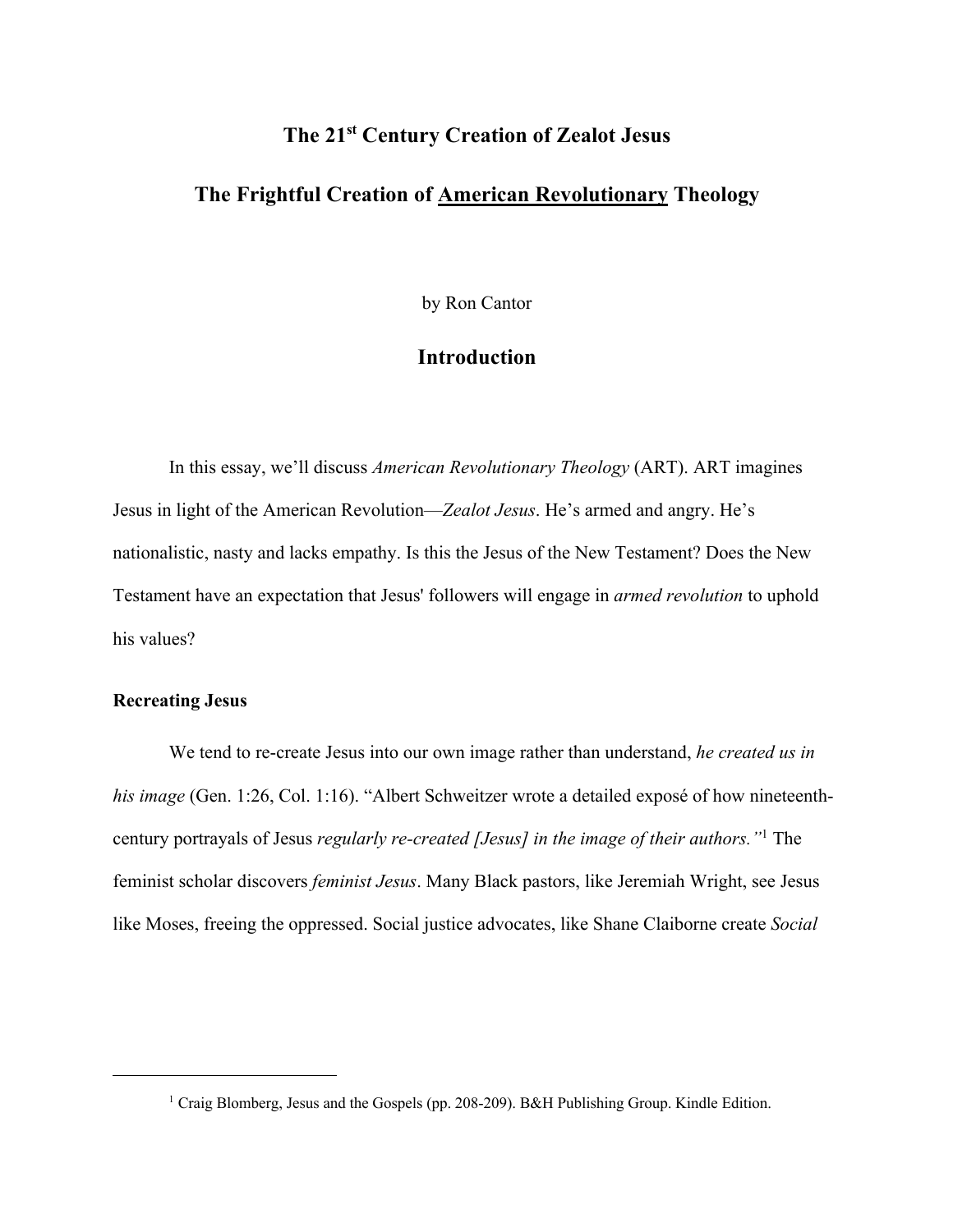*Reformer Jesus.2* They find a sliver of truth about the character of the Messiah but often deny the greater reality.

"Perverted notions about God soon rot the religion in which they appear. The long career of Israel demonstrates this clearly enough, and the history of the Church confirms it. So necessary to the Church is a lofty concept of God that when that concept in any measure declines, the Church with her worship and her moral standards declines along with it."<sup>3</sup>

White American evangelicals assume their version of Jesus is untainted, *not like those* 

*liberal theologians.* But the behavior of believers during 2020-21 revealed a new angry,

aggressive version of *Jesus* who's more concerned with civil rights than saving souls. Some of

the movements seers call for Civil War—a Second American Revolution.<sup>4</sup> Other ART prophets

boldly proclaimed between November 2020 and January 2021 that the election would be

overturned and that Biden and a host of others would soon be arrested.<sup>5</sup>

*It didn't happen*, and none of them have repented. Daily, they release prophecies about Trump, Pence, and Biden and the election, and how God is turning it around, and soon, Trump will be reinstated.<sup>6</sup> They have millions of followers who *love the game*. "Apostle" Johnny

<sup>2</sup> Shane Claiborne, About, accessed August 14, 2021, http://www.shaneclaiborne.com/bio/

<sup>3</sup> A. W. Tozer, A Lofty Concept of God, accessed August 13, 2021, https://www.cmallaiance.org/devotions/tozer?id=1302

<sup>4</sup> Stephen Strang, Is America Heading for Civil War, July, 20, 2021, accessed 25, https://www.charismanews.com/us/86135-stephen-strang-is-america-headed-for-civil-war

<sup>5</sup> *Prophet* Tracy Cooke said things would be clear by November 18th, and by "be clear," he meant that Trump would have been declared the winner in place of Biden. *Prophet* Hank Kunneman said that we would have a *December to remember*, intimating that Trump would be declared the winner. And *Prophet* Robin Bullock said that God woke him up one morning in late November 2020 and gave him a vision of the election being turned around by Christmas.

*December to remember* didn't materialize. Kunneman also prophesied of a *January of justice and A February of fury* and said in the voice of God in the first person that many on the Biden team would be exposed and put on trial. He also warned people who would oppose "my prophets" of punishment and judgment. He used fear and manipulation and misused Scriptures such as 2 Chronicles 20:20.

<sup>6</sup> Youtube, https://www.youtube.com/results?search\_query=hank+kunneman+2021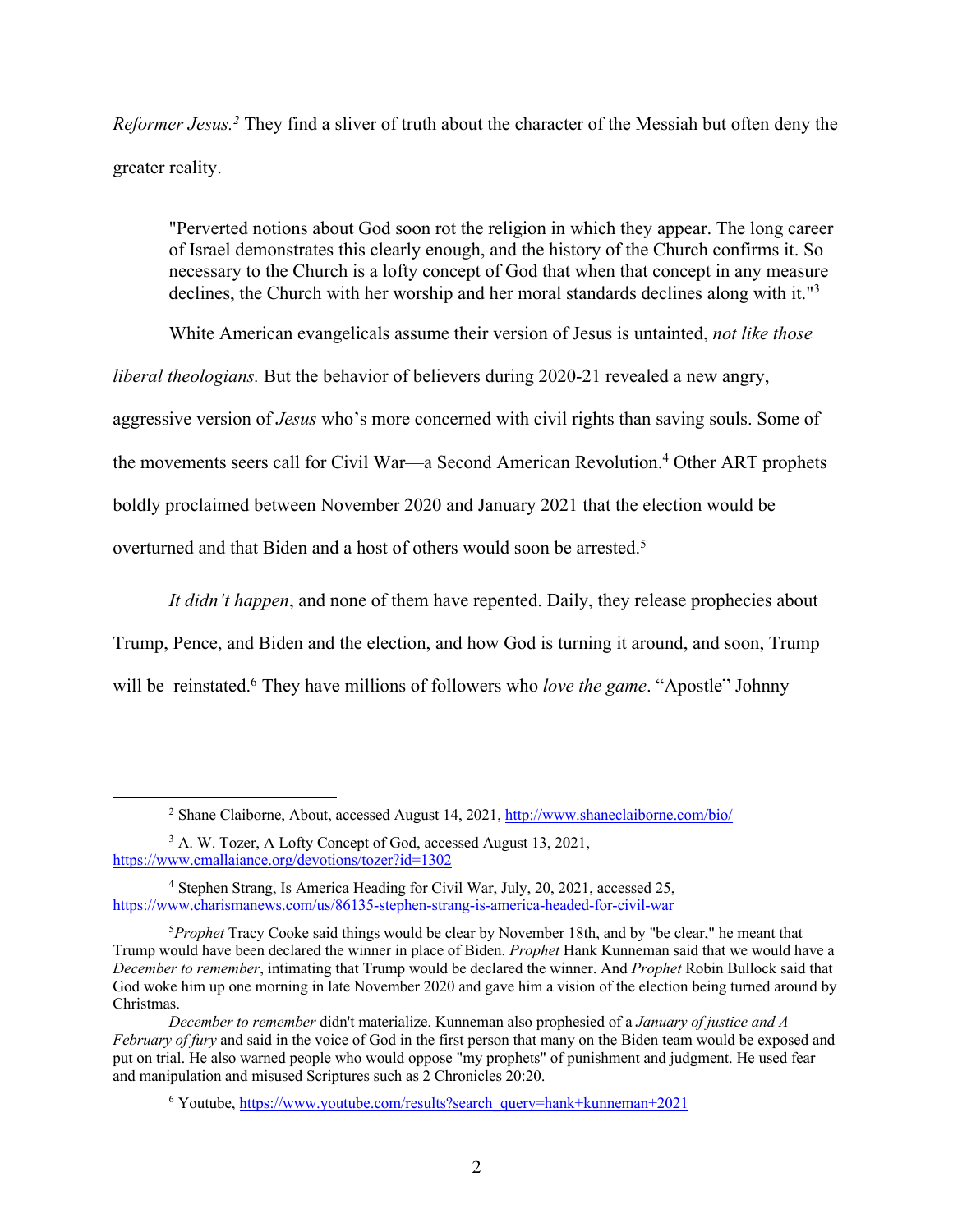Enlow regularly asks his followers to look for prophetic signs about Trump's reinstatement in sports scores.

Pillow huckster Mike Lindell predicted Trump would be reinstated on August  $13<sup>th</sup>$ ,<sup>7</sup> in light of his 72-hour "reveal," proving Trump won. "It will be the talk of the world."<sup>8</sup> Other Christian leaders say Trump is still president! This is the greatest spiritual deception in American history and millions believe it. Masses *fasted and prayed* for the election results to be overturned. It may have been the largest U.S. prayer effort ever, yet God did not acquiesce. No amount of prayer and fasting can bend heaven's will. As Jeremiah foresaw, the prophets prophesy lies and "my people love it this way!" (Jer. 5:31)

Some have repented and the deception lifted. Jeremiah Johnson posted on November 4 just after the election—various entities from Fox News to China<sup>9</sup> had declared "civil war on America."

"Unlike those who continued to insist Trump won, by early 2021, [Jeremiah] Johnson had reversed course. *Now he barely recognizes the person who wrote that email last year*—and neither does his wife, staff, or close friends. Instead, he says, God graciously used the messy fallout over the failed Trump prophecies to begin a 'catalytic, dramatic shift' in his life.

 $<sup>7</sup>$  Mia Jankowicz, Mike Lindell set August 13 as the date in his bonkers theory that Trump will be reinstated</sup> as president, July  $6<sup>th</sup>$ , 2021, accessed August 8, 2021, https://www.businessinsider.com/mike-lindell-claims-august-13-trump-reinstatement-2021-7

<sup>&</sup>lt;sup>8</sup>Patriot Takes, Mike Lindell says by August 13, The talk of the world will be to overturn the election and get the communists out. July 5, 2021, accessed August 15, 2021, https://twitter.com/patriottakes/status/1412044845246390272

<sup>&</sup>lt;sup>9</sup> Note: I am aware that China cannot declare Civil War on America. Apparently, Mr. Johnson was not. :-)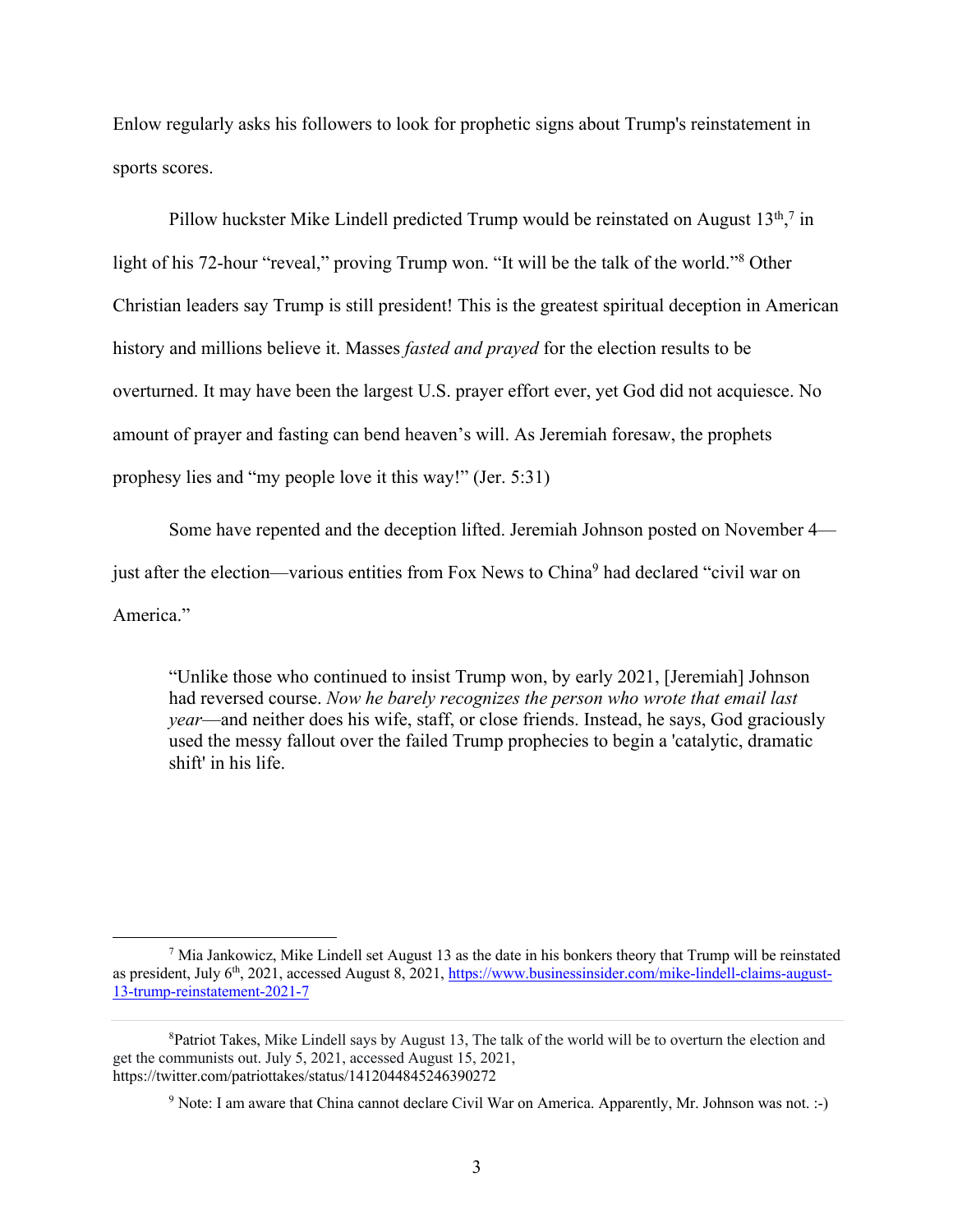"'I was as entrenched as anyone, … I tell people I feel like I've been rescued—I feel the kindness of God; I feel his discipline. I've cried so many tears, just thanking the Lord for the wake-up call." $10$ 

#### **Theology Was Not Born in 1776**

ART is colored by the American experience of successfully revolting against British tyranny. It is embedded deep in the American consciousness to rebel against perceived oppressors. I'm not being critical of this, nor am I saying that the American Revolution was ungodly. There were reasonable arguments on both sides.<sup>11</sup> John Wesley felt the Bible compelled the revolutionaries to "honor the king."12

"Revolutionary clergy quoted Paul directly: 'Rulers are not a terror to good works, but to the evil.' In a study of how the Bible was used in the American Revolution, the historian James Byrd argues that 'American patriots' rejected the notion that Romans 13 required unconditional obedience. Instead, they preached from the text 'to deny that Paul gave kings the right to be tyrants."<sup>13</sup>

As revolutionary as the Bill of Rights was, it did one big wrong. Over time we began to

act like the New Testament *also* guaranteed these rights. Theology did not begin in America.

You cannot do theology in light of your politics, or you'll create a mixture of the true Jesus and a

partisan look-alike. And when you mix Jesus with anything else, *it is no longer Jesus at all*. But

sadly, you don't know it.

<sup>&</sup>lt;sup>10</sup> Stefani McDade, How Could All the Prophets be Wrong About Trump?, June 21, 2021, accessed July 13, 2021, https://www.christianitytoday.com/ct/2021/july-august/trump-prophets-election-jeremiah-johnson-reckoningcharisma.html

<sup>&</sup>lt;sup>11</sup> Personally, I feel that both views are wrong. Romans 13 and 1 Peter 2 are about the individual's relationship to government and witness before society. It does not address the self-determination of would-be nation states.

<sup>&</sup>lt;sup>12</sup> 1 Peter 2 has Peter's version of Romans 13, where he concludes that believers should "honor the emperor" or king, in v. 17.

<sup>&</sup>lt;sup>13</sup>Lincoln Mullen, The Fight to Define Romans 13, June 15, 2018, accessed August 3, 2021, https://www.theatlantic.com/ideas/archive/2018/06/romans-13/562916/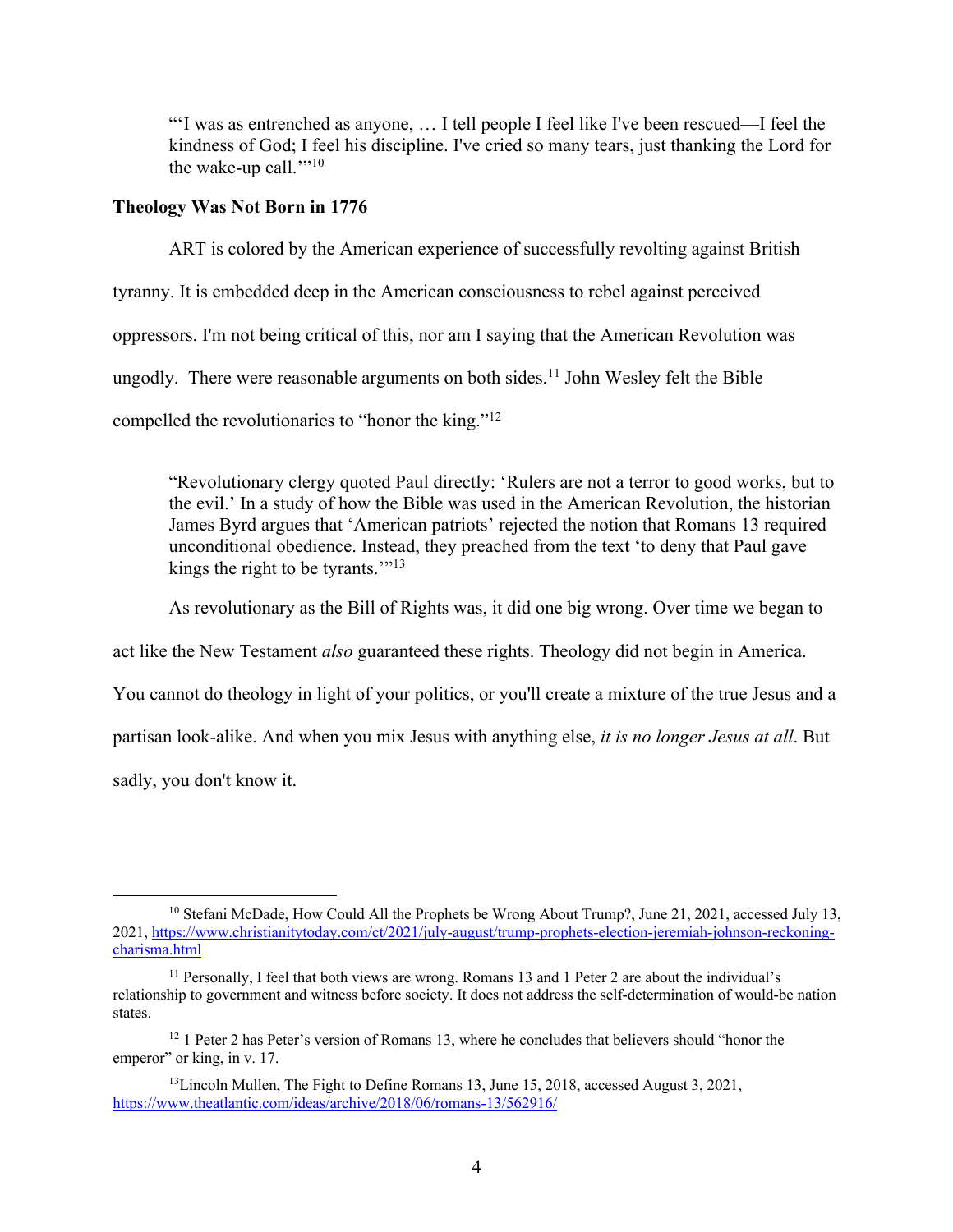You cannot do theology apart from the Church fathers, the creeds, and millennia of scholarship. Hitler had his theologians too<sup>14</sup>—and many Christians were deceived. In my book, *Birth Pangs*, written as the pandemic was raging, I was deeply concerned about the possibility of a 'January 6' happening. The rhetoric from Christians had become incredibly divisive—void of the fruit of the Spirit. I was shocked at the level of vitriol with which confessing Christians were confronting each other, whether it was elections or coronavirus, masks, or vaccines.

#### **"Off with their Heads"**

We tell ourselves that no Christians were involved in the violent invasion of the Capital,

but Dr. Michael Brown, in his upcoming book, outlines in detail that many of those inside

*identified* as evangelical. It was not merely white supremacists who were calling for the death of

Christopher Krebs (Trump's former Director of Cybersecurity), but Christians who were posting

"Krebs has committed treason! He deserves to die!"<sup>15</sup>

Brown challenged Christians on social media to denounce a Trump lawyer's call for

Krebs to be 'drawn and quartered. *Taken out at dawn and shot*.'

"Instead, many poured out anger and hatred, even stating that execution was too small a price to pay for a man like Krebs. This was even though *not one* charge had ever been brought against Krebs. He was simply tried and convicted in the eyes of the people for the crime of saying the election was conducted fairly. 'Off with his head!' said the mob in response."16

Journalist Matthew Avery Sutton gives the view of an unbeliever:

"While Americans around the country watched an inflamed mob overrun the Capitol on January 6, the evangelical participants in that mob saw something else: a holy war. Insurgents carried signs that read 'Jesus Saves,' 'In God We Trust,' 'Jesus 2020,' and

<sup>14</sup> Ron Cantor, Birth Pangs, Tikkun Global—Revive Israel, Tel Aviv, September 2020, p. 152

<sup>&</sup>lt;sup>15</sup> Dr. Michael L. Brown, The Political Seduction of the Church, Vide Press, 2022 (forthcoming)

 $16$  Ibid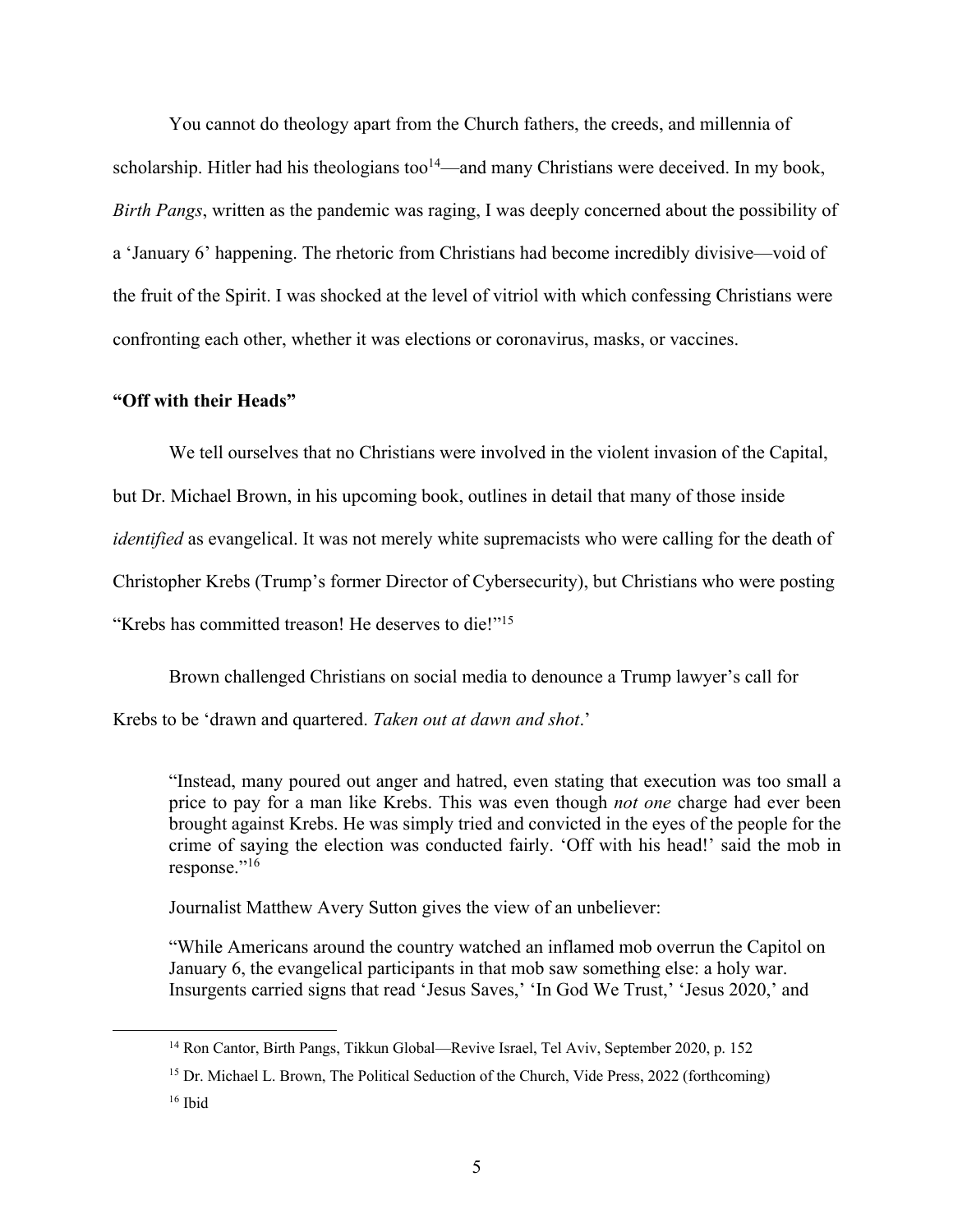'Jesus Is My Savior, Trump Is My President.' One man marched through the halls of Congress carrying a Christian flag, another a Bible. They chanted, 'The blood of Jesus covering this place."<sup>17</sup>

On Sunday, January 10, 2021, days after the infamous riot, I was sent a plethora of

fantastic lies—*and Christians were spreading them*! <sup>18</sup> Andrew Whitehead*,* in his book on

Christian nationalism, estimates that 20 percent of Americans strongly embrace Christian

nationalism,<sup>19</sup> meaning, America is a Christian nation, the government should promote Christian

values and America is central in God's plans.20 *Patriot* now means *Trump supporter,* and the

phrase "*We the People"* was highjacked.

But do we find anything in the New Testament that would lead believers to fight so

vociferously for a politician? Looking at Acts, they were not concerned about Roman oppression

<sup>19</sup> Andrew Whitehead and Samuel Perry, Taking America Back for God: Christian Nationalism in the United States, Oxford University Press, Oxford, March 2020, pg. 25

<sup>20</sup> The Dangers of Christian Nationalism in the United States: A Policy Statement of the National Council of Churches, accessed August 14, 2021, https://nationalcouncilofchurches.us/common-witness-ncc/the-dangers-ofchristian-nationalism-in-the-united-states-a-policy-statement-of-the-national-council-of-churches/

Hallmarks, according to the National Council of Churches, of Christian Nationalism are 1) that the United States was founded as a Christian nation; 2) that America is exceptional. That is, God has given the United States particular blessings and privileges not available to people in other countries, and the nation must remain Christian in order for those blessings to continue; 3) that only Christians are the proper custodians of this nation's heritage; 4) that Christianity (or a particular form of Christianity) should have privileged status in the United States, particularly in matters of law and political policy; 5) that, even when their presence is tolerated, people who practice other religions or none cannot be fully American — they are not welcomed, their voices are discounted, and they are not to be trusted with political and cultural leadership; 6) that Christians in general and some Christians in particular should enjoy a level of legal protection not granted to those who practice other religions; and, 7) that Christians have been made to suffer unjustly, leaving them no alternative but to respond with revolutionary zeal to preserve the United States as a great Christian nation.

<sup>&</sup>lt;sup>17</sup> Matthew Avery Sutton, The Capitol Riot Revealed the Darkest Nightmares of White Evangelical America, January 14th, 2021, accessed July 25, 2021, https://newrepublic.com/article/160922/capitol-riot-revealed-darkestnightmares-white-evangelical-america

<sup>&</sup>lt;sup>18</sup> Nancy Pelosi has been arrested. *They* have her laptop. She's being interrogated by Sidney Powell and Lin Wood in Wyoming. US troops raided a "Dominion Voting Systems" computer warehouse in Germany, and now *we have the proof* the election was stolen! Chinese troops are on the Canadian border. Get lots of water because Trump is about to declare martial law this weekend! (This was days after January  $6<sup>th</sup>$ .) Trump has been aware the whole time that they would try and steal the election, and he has them right where he wants them in order to expose them and drain the swamp. He's setting them up!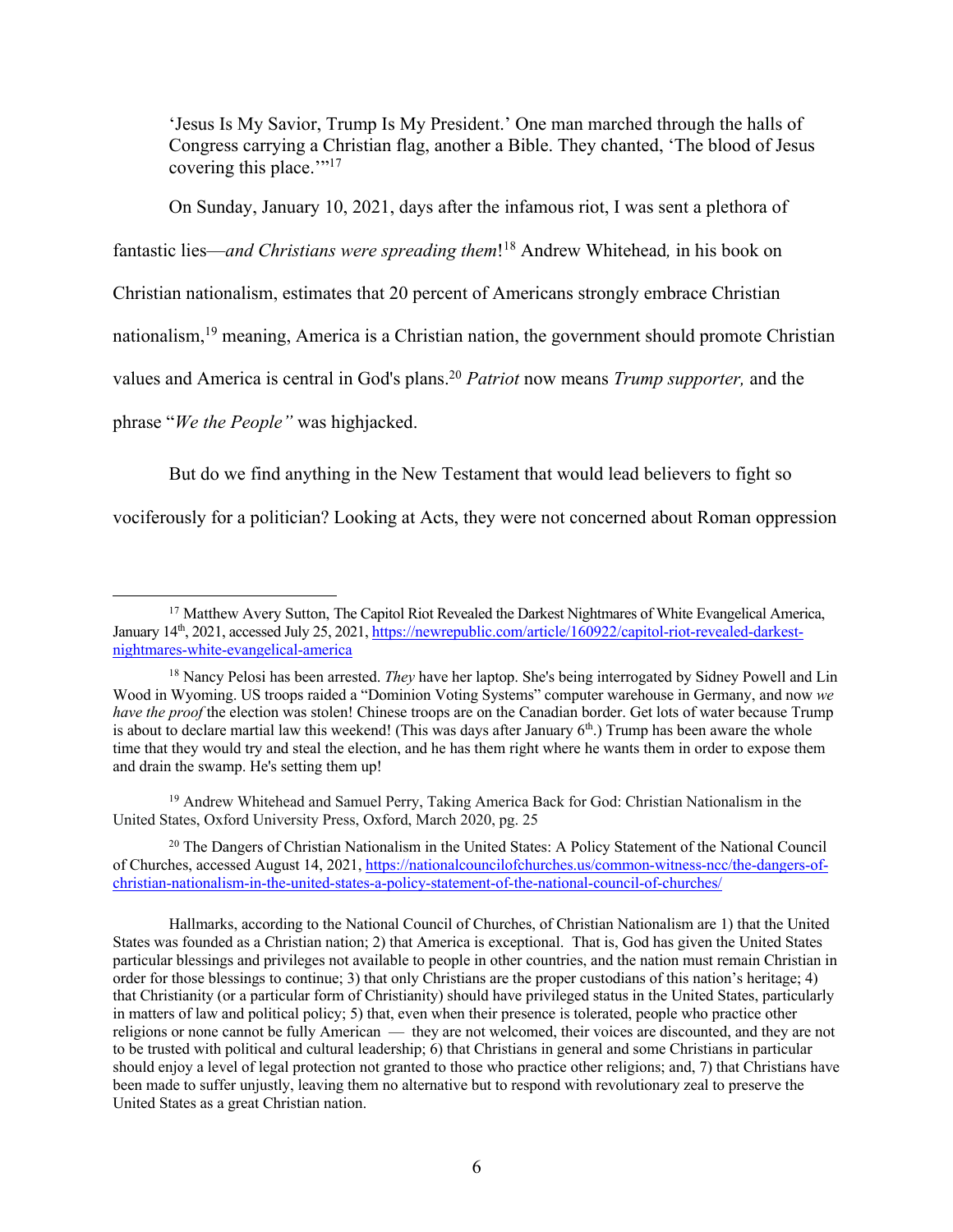or Jewish religious persecution (their rights). They just wanted to win more people to Jesus. We don't see Peter calling out *Crazy Caiaphas, Portly Pilate,* or *Neurotic Nero,* with the young church cheering him on*.* When they did defy, it was with respect. "Which is right in God's eyes: to listen to you, or to him? You be the judges! As for us, we cannot help speaking about what we have seen and heard." (Acts 4:19-20)

They were able to discern between their relationship to government—we pray for our leaders (1 Tim 2), we submit to authorities (Romans 13, 1 Peter 2); we do not draw attention to ourselves, but "live a quiet and peaceable life" (1 Tim. 2:2)—and their duty as citizens of heaven—we declare Jesus boldly, confront the powers of darkness and stand against injustice. For many ART adherents, submission is weakness, and Joe Biden doesn't deserve our prayers. They only know, *"Fight."*

#### **Rights or Souls**

The apostles ministered from a place of security and confidence and never uttered any concern for their own rights.21 In Christian nationalism, we see a deep concern about losing civil liberties. It stems from feeling inferior to perceived elites.<sup>22</sup> I have friends in China who cannot even fathom the concept of rights—but they keep preaching Jesus!

<sup>&</sup>lt;sup>21</sup> Paul does demand his rights as a Roman, but that was to get to Rome to share the Gospel. Is Paul really offended that his rights are violated?

 $^{22}$  Many believers have grown tired of being portrayed as clinging to their "guns and religion" (Obama) or being called deplorable racists (Hillary). The New Testament response to such attacks is to love our enemies and share the gospel. But instead, we have chosen to fight back, and often in the ugliest ways. It feels good, it feels validating, it's just not biblical. When believers rejoice that *Demoncrats* are going to hell or even call done God's judgment, we have drifted very far from the heart of the Savior.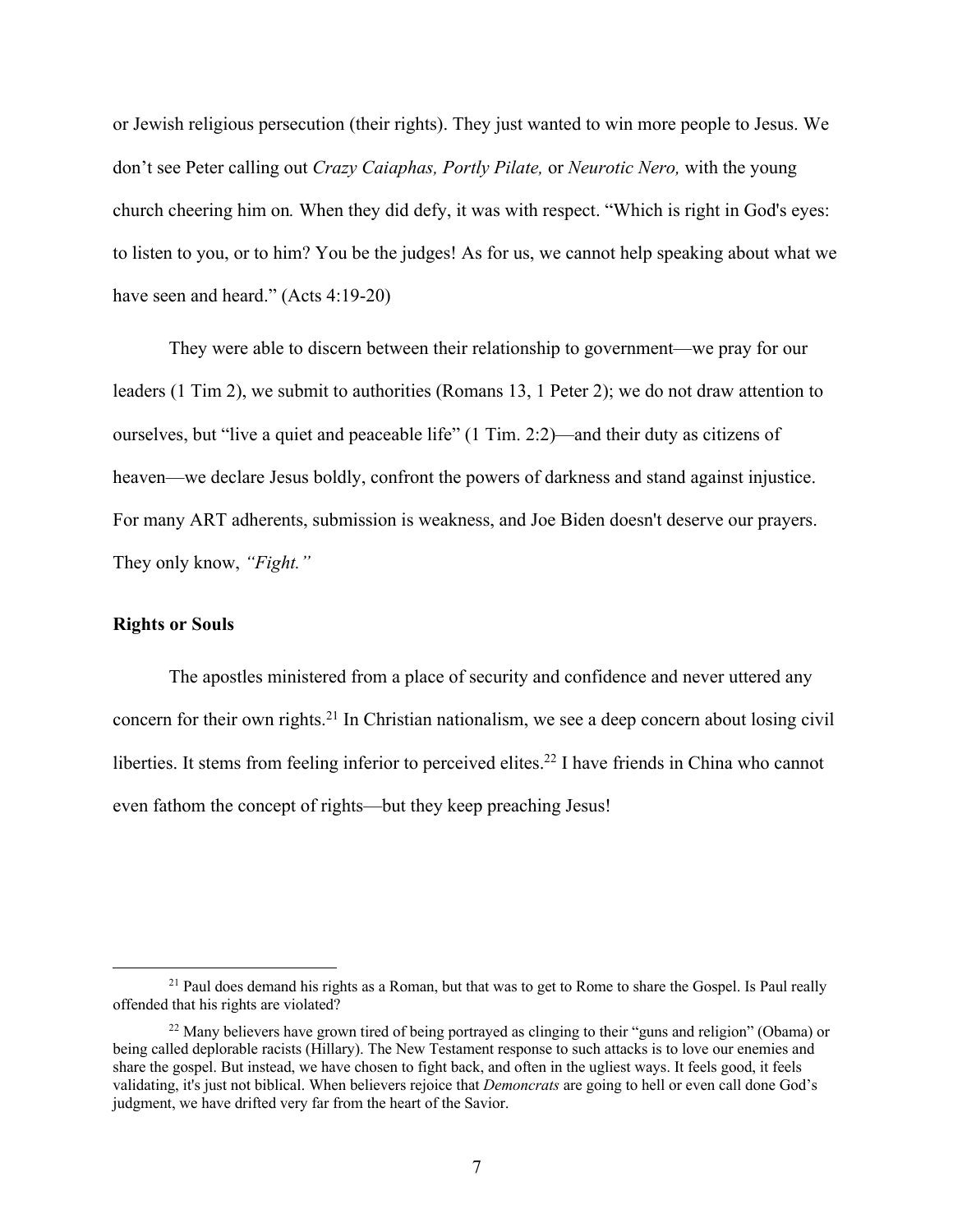The idea that America just might *need* a Civil War "to achieve greater national purity and unity,"<sup>23</sup> as Charisma founder Stephen Strang recently wrote, does not fit the Jesus who rebuked Peter for using his sword. Like Peter, they have in mind the things of man, not God. When Jesus returns, He will make war (Zech. 14:1-2, Rev. 19:11ff), but he steered his disciples away from such ideas (Matt. 26:51-52). By asking if he came to start a rebellion (v. 55), he was saying *he wasn't.* Jesus was meek and compassionate. Trump is neither.

#### **Conclusion**

ART is dangerous. It puts America at the center of God's agenda. It incorporates the personality attributes of the most unhinged President in U.S. history. Holding up a Bible is not reading it, and certainly not living it. *Zealot Jesus* is a distortion of Real Jesus. Mark Chironna agrees:

"When doing theology, I tend to want to look at the psychology behind poor thinking that perverts theology…nationalist tendencies lend themselves to hatred and aggression …the psychology of hate is rather complex, but the blinding realities of it are present in many of our brothers and sisters who are nationalists…they are a living contradiction…they claim they love Jesus and their nation and hate anyone and anything that doesn't 'love' the way they do."24

The fact is, Jesus never said, *"America First."* 

<sup>23</sup> Strang, Civil War

<sup>24</sup> Dr. Mark Chironna has a double PhD in Theology and Psychology.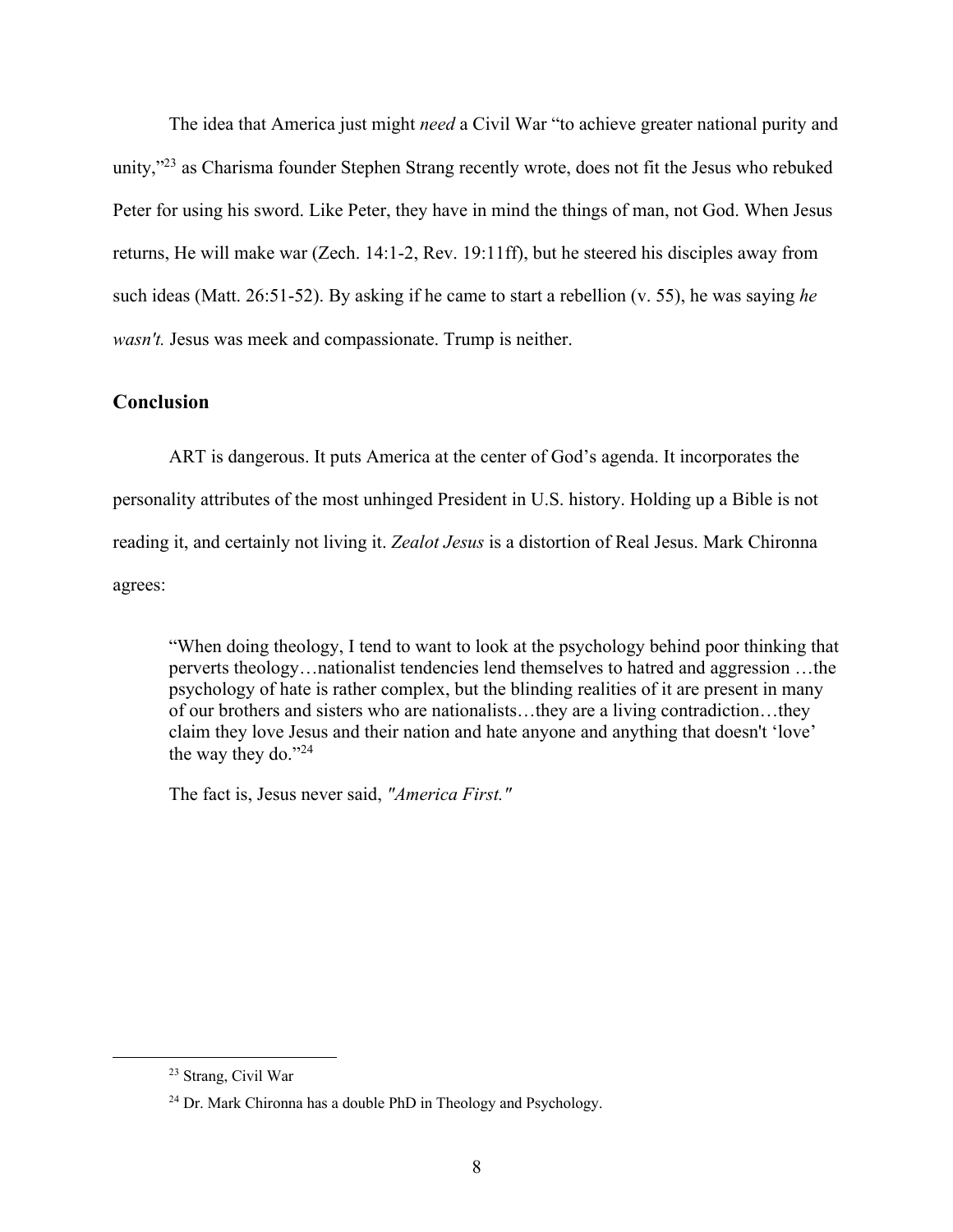## **Bibliography**

Blomberg, Craig L. *Jesus and the Gospels.* Nashville: B&H Publishing, 2009.

Brown, Michael. *The Political Seduction of the Church .* Vide Press, 2022.

- Cantor, Ron. *Birth Pangs.* Tel Aviv: Tikkun Global—Revive Israel, 2020.
- Chironna, Mark, interview by Ron Cantor. *Christian Nationalism* (July 29, 2021).
- Kunneman, Hank. *Prophecy about Shock and Awe, December to Remember.* December 8, 2020. https://www.youtube.com/watch?v=J5lb8CFgeDs (accessed December 10, 2020).
- McDade, Stefani. *'How Could All the Prophets Be Wrong About Trump?'.* June 21, 2021. https://www.christianitytoday.com/ct/2021/july-august/trump-prophets-election-jeremiahjohnson-reckoning-charisma.html (accessed July 13, 2021).
- Mullen, Lincoln. *The Fight to Define Romans 13.* June 15, 2018. https://www.theatlantic.com/ideas/archive/2018/06/romans-13/562916/ (accessed August 3, 2021).
- National Council of Churches. *he Dangers of Christian Nationalism in the United States: A Policy Statement of the National Council of Churches.* n.d. https://nationalcouncilofchurches.us/common-witness-ncc/the-dangers-of-christian-nationalismin-the-united-states-a-policy-statement-of-the-national-council-of-churches/ (accessed August 14, 2021).
- Roth, Sid. *Prophetic Update: Election Results by Christmas?* December 1, 2020. https://www.facebook.com/watch/?v=390073292277424 (accessed December 6, 2020).
- Roth, Sid. *PROPHETIC ALERT! Kevin Zadai & Tracy Cooke//After The Election Sid Roth.* November 9, 2020. https://www.youtube.com/watch?v=haH-X2hD1Ao (accessed November 12, 2020).
- Strang, Stephen. *Stephen Strang: Is America Headed for Civil War?* July 20, 2021. https://www.charismanews.com/us/86135-stephen-strang-is-america-headed-for-civil-war (accessed July 25, 2021).
- Sutton, Matthew Avery. *The Capitol Riot Revealed the Darkest Nightmares of White Evangelical America.* January 14, 2021. https://newrepublic.com/article/160922/capitol-riot-revealed-darkestnightmares-white-evangelical-america (accessed 25 2021, 2021).
- Tozer, A. W. *A Lofty Concept of God.* December 30, 2022. https://www.cmalliance.org/devotions/tozer?id=1302 (accessed August 13, 2021).
- Whitehead, Andrew. *Taking America Back for God: Christian Nationalism in the United States.* Oxford: Oxford University Press, 2020.